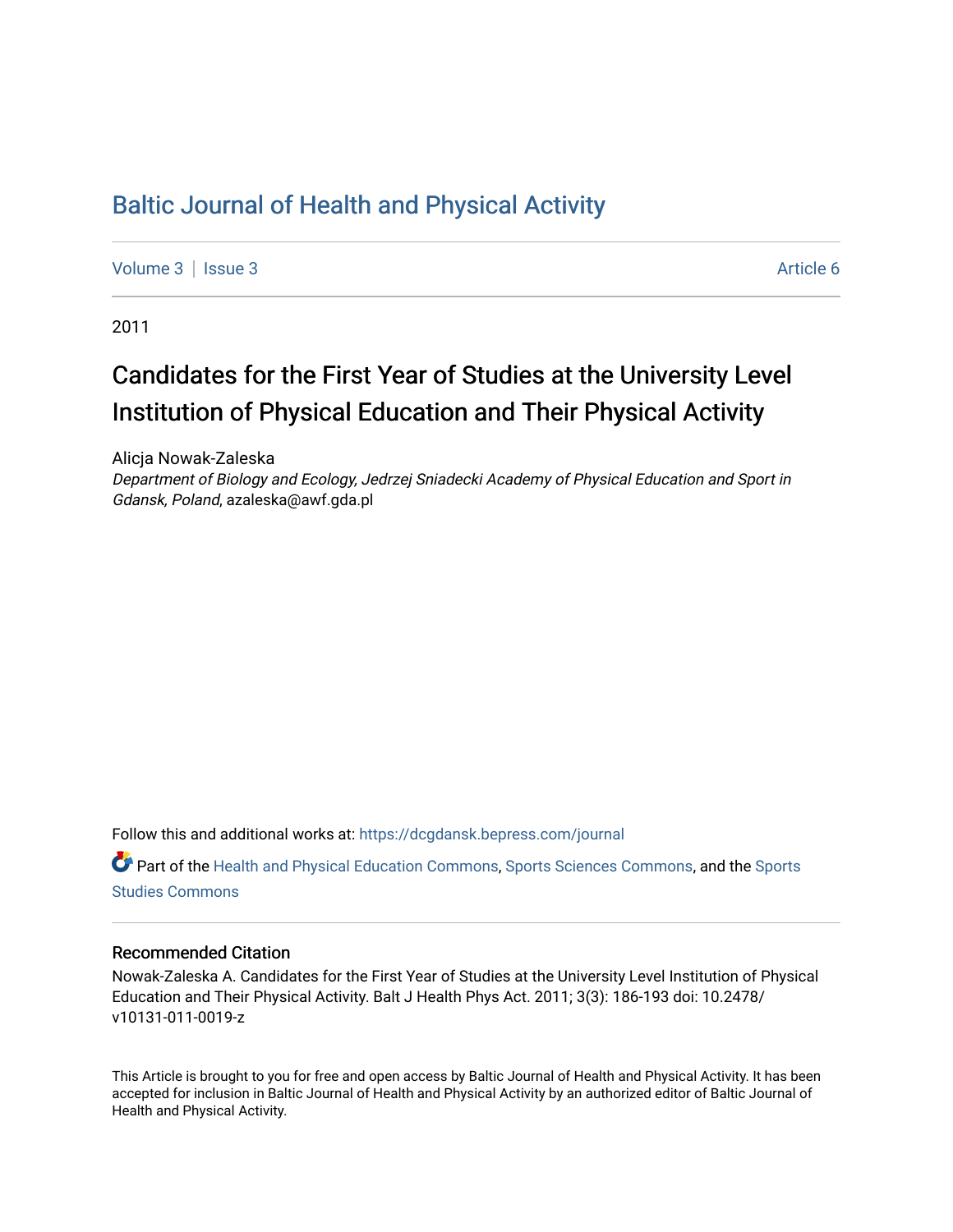

|                                                                                                                                                           | <b>Candidates for the First Year of Studies at the</b><br><b>University Level Institution of Physical Education</b><br>and Their Physical Activity                                                                                                                                                                                                                                                                                                                                                                       |
|-----------------------------------------------------------------------------------------------------------------------------------------------------------|--------------------------------------------------------------------------------------------------------------------------------------------------------------------------------------------------------------------------------------------------------------------------------------------------------------------------------------------------------------------------------------------------------------------------------------------------------------------------------------------------------------------------|
|                                                                                                                                                           | DOI: 10.2478/v10131-011-0019-z                                                                                                                                                                                                                                                                                                                                                                                                                                                                                           |
| <b>Authors' Contribution:</b><br>A - Study Design                                                                                                         | Alicja Nowak-Zaleska                                                                                                                                                                                                                                                                                                                                                                                                                                                                                                     |
| B - Data Collection<br>C - Statistical Analysis<br>D - Data Interpretation<br>E - Manuscript Preparation<br>F - Literature Search<br>G - Funds Collection | Department of Biology and Ecology,<br>Jędrzej Śniadecki Academy of Physical Education and Sport in Gdańsk, Poland                                                                                                                                                                                                                                                                                                                                                                                                        |
|                                                                                                                                                           | Key words: physical activity, university level institution of physical education,<br>candidates                                                                                                                                                                                                                                                                                                                                                                                                                          |
|                                                                                                                                                           | <b>Abstract</b>                                                                                                                                                                                                                                                                                                                                                                                                                                                                                                          |
| <b>Background:</b>                                                                                                                                        | The research aimed at determining whether the youth taking up studies at a university<br>level institution of physical education are physically active and whether there is<br>a connection with the place of permanent residence, the level of parents' education,<br>economic situation and whether physical activity has anything to do with the choice of<br>the field of studies.                                                                                                                                   |
| <b>Material/Methods:</b>                                                                                                                                  | The research involved 1,900 students of full-time studies of the first year at the<br>Academy of Physical Education and Sport in Gdańsk. A proprietary questionnaire<br>including standardized multiple choice answers and open questions was used. The<br>information achieved by means of the questionnaire concerned, among others, socio-<br>demographic characteristics, economic situation, choice of studies and physical<br>activity. The statistical analysis was conducted by means of Statistica 8.0 software |
| <b>Results:</b>                                                                                                                                           | (StatSoft Polska).<br>The results indicate the relationship of physical activity before studies of youth taking<br>up education at a university level institution of physical education with their choice of                                                                                                                                                                                                                                                                                                             |
| <b>Conclusions:</b>                                                                                                                                       | the field of studies as well as with socio-demographic and economic determinants.<br>On the basis of the analysis of research tests presented in this work it can be<br>assumed that parents' education, place of residence, parents' economic situation are<br>factors forming the environment in which a young person grows up and his/her need<br>for physical activity is developed.                                                                                                                                 |
| Word count: 2,807                                                                                                                                         |                                                                                                                                                                                                                                                                                                                                                                                                                                                                                                                          |
| Tables: 7<br>Figures: -                                                                                                                                   | Received: June 2011<br>Accepted: August 2011                                                                                                                                                                                                                                                                                                                                                                                                                                                                             |
| References: 19                                                                                                                                            | Published: October 2011                                                                                                                                                                                                                                                                                                                                                                                                                                                                                                  |

**Address for correspondence:** 

Dr Alicja Nowak-Zaleska Dep. of Biology and Ecology, Jędrzej Sniadecki Academy of Physical Education and Sport in Gdańsk, Poland Kazimierza Górskiego 1, 80-336 Gdańsk Phone: 48585527114 e-mail: azaleska@awf.gda.pl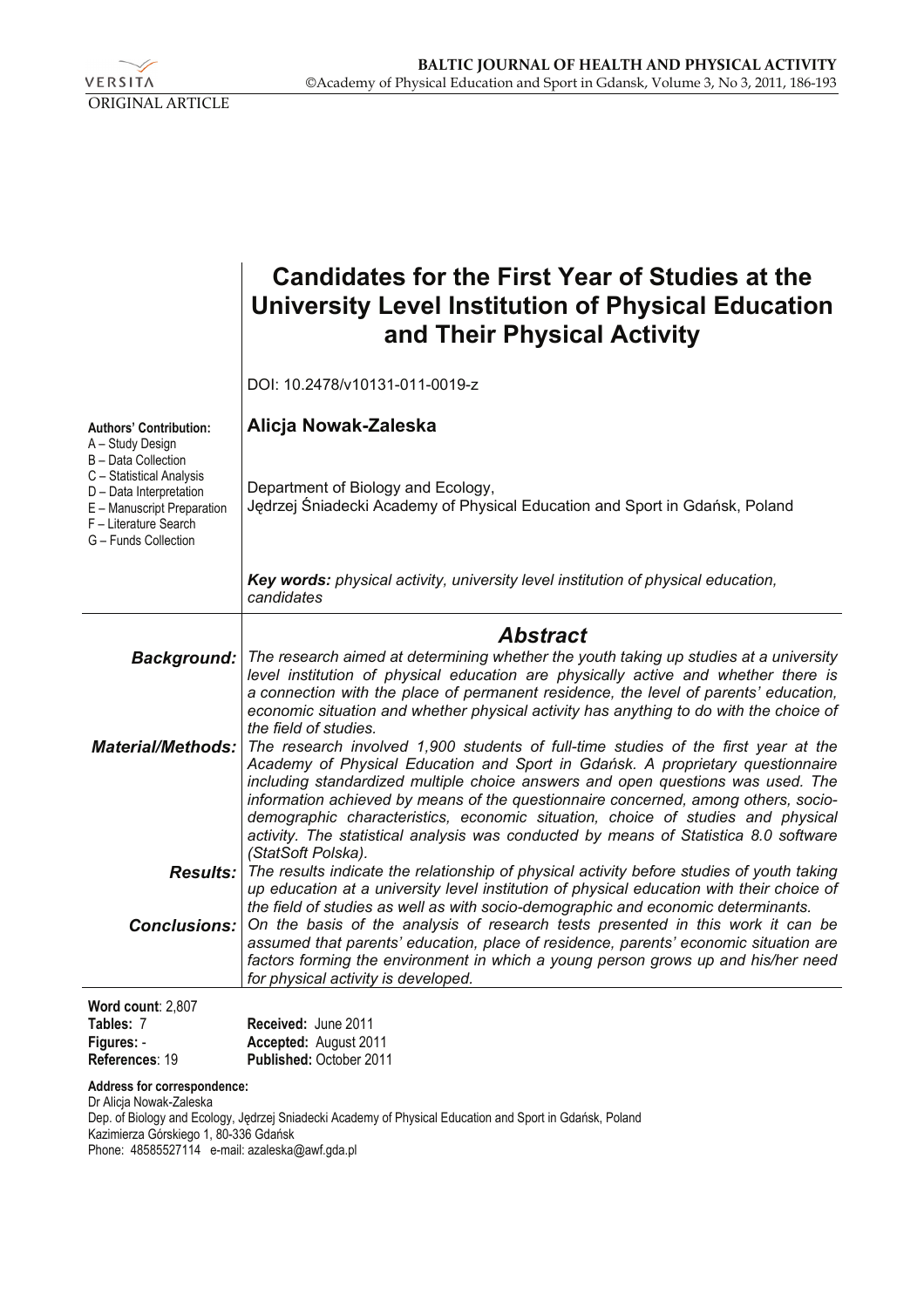# **Introduction**

Physical activity belongs to the most important factors influencing health, well-being, the quality and length of life [1, 2, 3, 4, 5]. An observed low level of physical activity and its persistent downward trend in various age groups of our society induces one to engage in research explaining reasons for this situation [1, 2]. Under the European Association of Sport Sociology (EASS) works a team which deals with recognition of the "level of participation in physical culture" of all European societies in the project MEASURE.

Triggering physical activity and arousing a need for pro-health activity should happen at all levels of education and also include institutions educating teachers, local environment and family circles [6, 7, 8]. The Academy of Physical Education and Sport in Gdańsk – as a pedagogical university level institution – educates teachers of physical education, organizers of physical culture, trainers and specialists for the purpose of tourism and recreation. Considering the education curriculum of this university level institution, it may be assumed that the youth studying there as well as taking up education have already formed a need for physical activity at the moment of making the choice.

The research aimed at determining whether the choice of the profile of education by youth undertaking studies at university level institution of physical education has any relation with their physical activity – through declared participation in training various sport disciplines professionally or recreationally, and whether there is any relation with the place of their permanent residence, social background, level of their parents' education and economic situation. By the research task formulated in this way, the author corresponds to the physical anthropology tradition of the "Warsaw school", in which under supervision of J. Charzewski and contemporarily his followers, a research programme of similar exploration range is conducted [9]. The author is also interested whether the level of youth's physical activity may be decisive in their choice of the field of studies.

# **Material and Method**

In the years 2005–2010 a study of 1,900 students of the first year, full-time, uniform graduate and full-time undergraduate studies at the Academy of Physical Education and Sport in Gdańsk was conducted (faculty: Physical Education (PE)), Tourism and Recreation (T&R) (Table 1). For the purposes of the assumed goal of the study, a proprietary questionnaire was used which included standardized multiple choice answers and open questions. The questions concerned the period before undertaking education at the university level institution of physical education. Questionnaires raising objections or being suspicious of lack of reliability were rejected. Questions insofar as physical activity were elaborated basing on the International Physical Activity Questionnaire – IPAQ [10, 11, 12, 13, 14]. Questions included in the questionnaire concerned, among others, socio-economic characteristics (place of permanent residence, parents' education) economic situation, the choice of the field of studies or forms of physical activity realized by training competitive sport disciplines, amateur, recreationally in sport clubs at schools as well as outside. The statistical analysis was conducted by application of Statistica v.8.0 software (StatSoft Poland). The results were expressed in percentage, and interdependencies were assessed basing on the Chi<sup>2</sup> test assuming the level of significance at  $p \le 0.05$ .

|       | PE     | T&R   | Total | Age (years) |      |  |  |
|-------|--------|-------|-------|-------------|------|--|--|
|       | n=1081 | n=819 |       | average     | SD   |  |  |
| Women | 32.09  | 50.79 | 40.16 | 19.05       | 3.45 |  |  |
| Men   | 67.91  | 49.21 | 59.84 | 19.55       | .63  |  |  |

|  | Tab. 1. Characteristics of the group of respondents |  |  |
|--|-----------------------------------------------------|--|--|
|  |                                                     |  |  |

### **Results**

In the group of youth enrolling in studies at the Academy od Physical Education and Sport, the prevailing majority – 88.05%, including 89.97% men and 85.19% women, declared their physical activity before taking up studies (PABS – physically active before studies) participating in additional sport activities in sport clubs at schools (school clubs), outside school (extracurricular), i.e.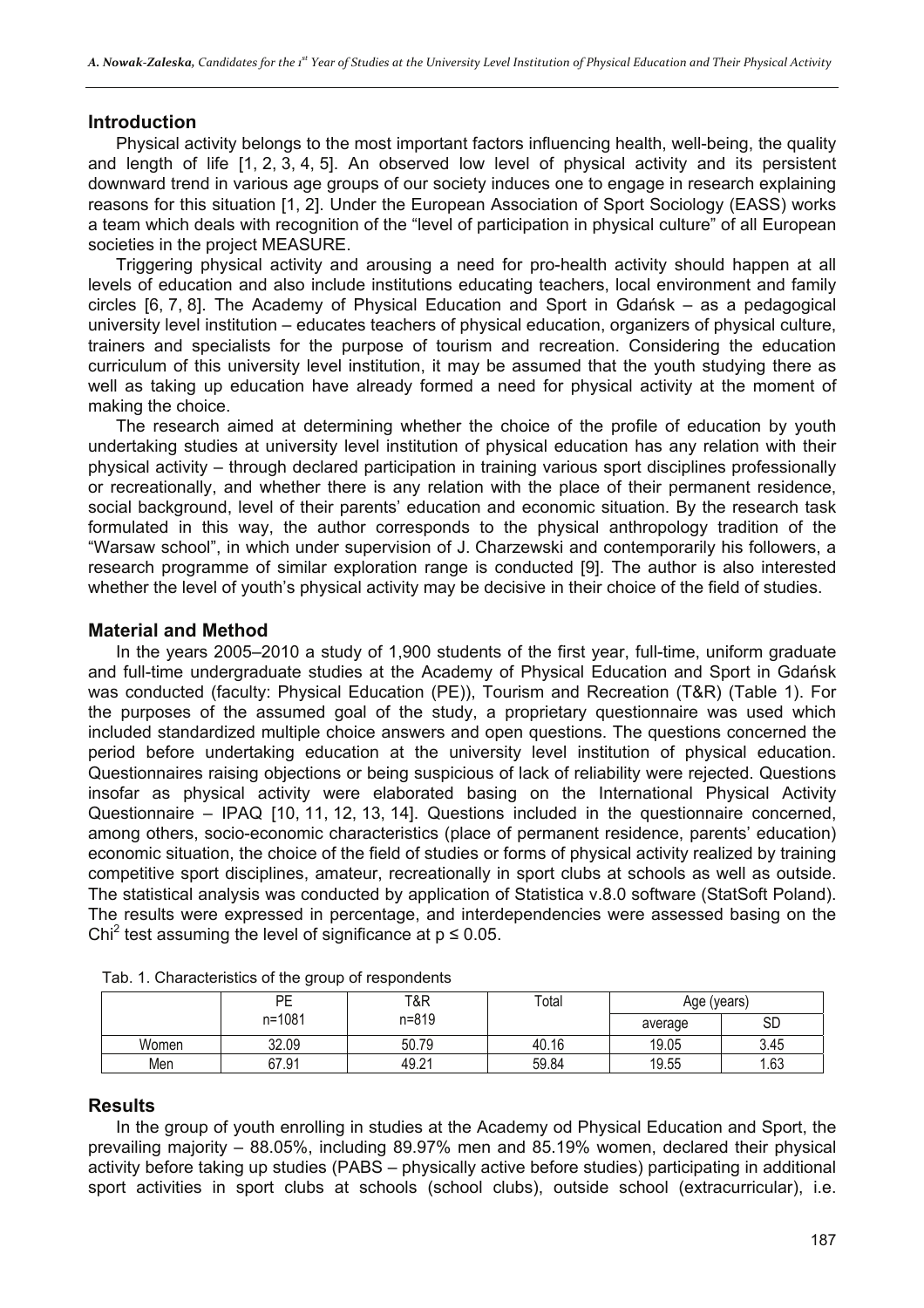swimming schools, tennis activities, football etc., or individual - 41.72%, 23.73%, 34.55% respectively (Table 2, Table 4). The frequency of training sport was connected with professional or amateur training of a sport discipline. Training competitive sport meant spending five or more hours weekly on sport, and it was declared by 36.04% PABS youth. Amateur training, of 3–4 hours, was declared by 63.96% PABS youth. The statistical analysis indicated that PABS youth training sport disciplines in clubs enrolled in studies at Physical Education faculty 2.9 times more frequently than at Tourism and Recreation. PABS youth, training competitive sport disciplines, 4.7 times more frequently chose the Faculty of Physical Education than of Tourism and Recreation. PABS youth taking up education at the faculty of Tourism and Recreation, declaring amateur training of sport constitute 69.72% of the youth beginning education at this faculty. Training sport at the competition level was indicated by almost half of the youth choosing Physical Education faculty. Youth of low physical activity before studies (LPABS), not participating in sports training beside the compulsory education programme, or doing it occasionally in 0–2 hours weekly constituted 11.95% of the respondents (Table 2, Table 3). LPABS youth from two (for men 13.90%) to three (for women 20.91%) times more frequently chose faculty of Tourism and Recreation than their female and male peers taking up education at the faculty of Physical Education (respectively men – 7.9%, women – 7.49%). LPABS youth constituted 17.46% of all students in the first year of the faculty of Tourism and Recreation and 2.25 times less (7.77%) at the faculty of Physical Education (Table 3).

|                                          |               | <b>Physical Education</b> | Tourism and Recreation | Total<br>$(1673=100\%)$ |       |
|------------------------------------------|---------------|---------------------------|------------------------|-------------------------|-------|
|                                          | Women<br>Men  |                           | Women                  |                         |       |
|                                          | $(321=100\%)$ | $(676=100\%)$             | $(329=100\%)$          | $(347=100\%)$           |       |
| School sport clubs                       | 48.60         | 59.91                     | 19.45                  | 21.04                   | 41.72 |
| Outside school sport club                | 28.66         | 25.00                     | 16.11                  | 26.22                   | 23.73 |
| Individual sport training                | 22.74         | 15.09                     | 64.44                  | 52.74                   | 34.55 |
| Competitive training of sport discipline | 38.94         | 55.18                     | 13.37                  | 17.58                   | 36.04 |
| Amateur training of sport discipline     | 61.06         | 44.82                     | 86.63                  | 82.42                   | 63.96 |

Tab. 2. Declared participation in sport activities of FABS youth depending on the field of studies

|  | Tab. 3. Forms of participation in sport disciplines declared by respondents in the context of selection of |
|--|------------------------------------------------------------------------------------------------------------|
|  | the field of studies [%]                                                                                   |

|                           | Gender               | Competitive training<br>of a sport discipline | Amateur training of a<br>sport discipline | LPABS youth |
|---------------------------|----------------------|-----------------------------------------------|-------------------------------------------|-------------|
|                           | Women n=347          | 36.02                                         | 56.48                                     | 7.49        |
| Physical<br>Education     | 50.82<br>Men $n=734$ |                                               | 41.28                                     | 7.90        |
|                           | Total                | 46.07                                         | 46.16                                     | 7.77        |
| Tourism and<br>Recreation | Women n=416          | 10.58                                         | 68.51                                     | 20.91       |
|                           | 15.14<br>Men $n=403$ |                                               | 70.97                                     | 13.90       |
|                           | Total                | 12.82                                         | 69.72                                     | 17.46       |

An analysis of the socio-demographic information indicated that the place of permanent residence for the biggest group of youth (50.47%) are places with a population ranging 50,000– 100,000, for 1/3 of the youth (33%) these are places below 50,000 inhabitants. 16.53% of youth come from towns with a population of more than 100,000 inhabitants. The respondents' parents have higher education (21.74% of mothers, 32.05% of fathers) and secondary one (50.79% of mothers, 37.79% of fathers). 30.16% of fathers and 27.47% of mothers have primary or vocational education (variation statistically significant at p=0.05). Information concerning the economic situation indicates that average income per 1 family member not exceeding PLN 500 per month is declared by 30.31% of youth, average income within limits of PLN 500–1,500 per person per month is declared by the largest group – 53.89%. The least numerous (15.79%) is the group which declares income exceeding PLN 1,500 per person per month (Table 4).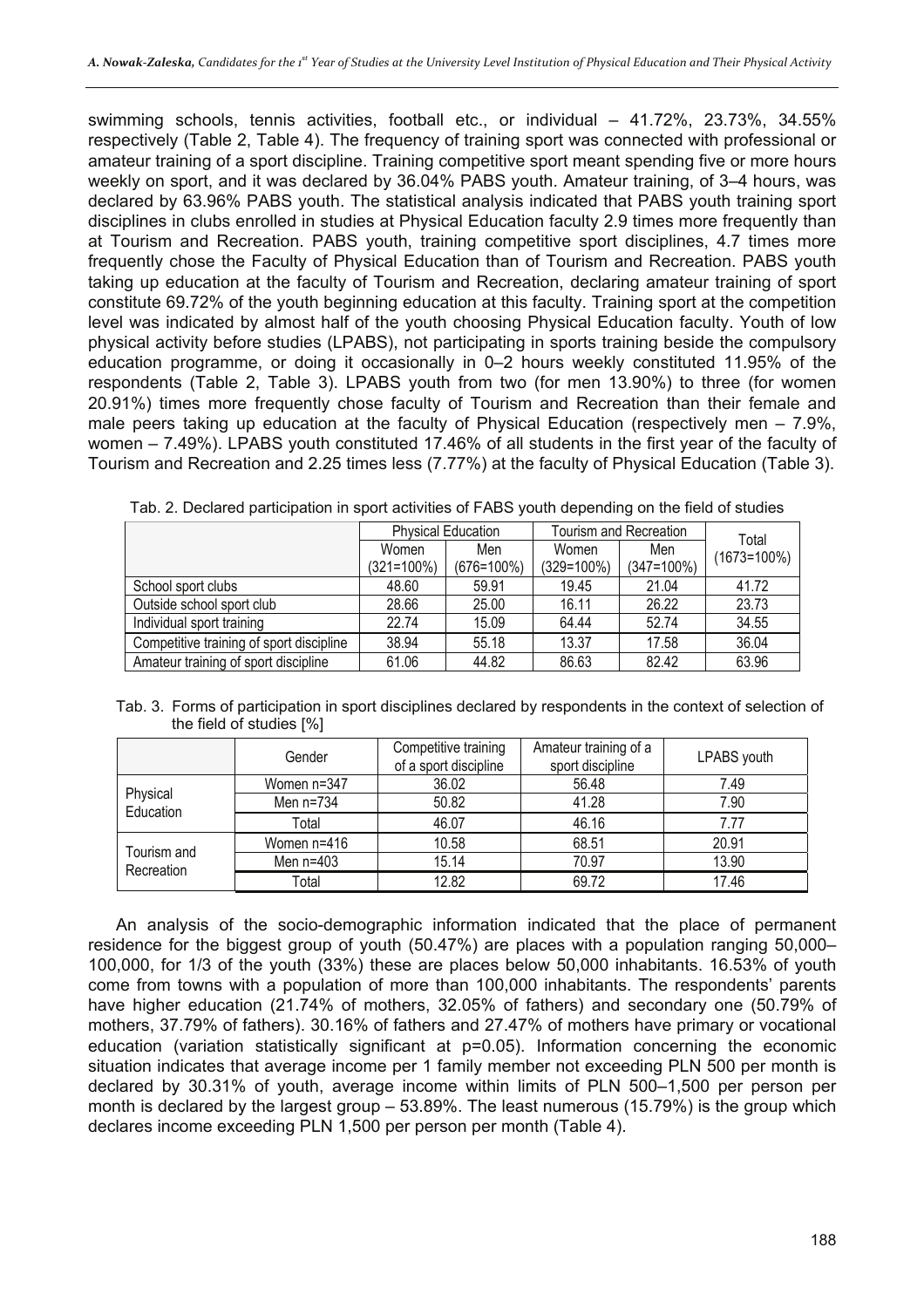|                                                                                                                              |                                            | Gender                                               | $n = 763$<br>$\geq$ | $n = 1137$<br>Σ | $n = 1900$<br>Total |                                                                                                                                                  |                               |                                                       | Women             | $n = 763$             | Men               | $n = 1137$            |
|------------------------------------------------------------------------------------------------------------------------------|--------------------------------------------|------------------------------------------------------|---------------------|-----------------|---------------------|--------------------------------------------------------------------------------------------------------------------------------------------------|-------------------------------|-------------------------------------------------------|-------------------|-----------------------|-------------------|-----------------------|
| institution of physical education with division into gender [%]<br>Tab. 4. Physical activity, socio-demographic and economic | Physical activity before<br>studies (FABS) | əvitəs vllasizydq<br>Əvitəs (SaAq)                   | 85.19               | 89.97           | 88.05               | Tab. 5. Parents' education , economic situation and selection of the field of studies depending on physical activity of youth before studies [%] |                               | Physically activity before study                      | physically active | non-active physically | physically active | non-active physically |
|                                                                                                                              |                                            | (LPABS)<br>(RBAPL)<br>non-active                     | 14.81               | 10.03           | 11.95               |                                                                                                                                                  |                               | primary and<br>vocational                             | 22.23             | 73.00                 | 25.76             | 50.00                 |
|                                                                                                                              |                                            | 000'09><br>village and town                          | 31.85               | 33.77           | 33.00               |                                                                                                                                                  |                               |                                                       |                   |                       |                   |                       |
|                                                                                                                              | Place of permanent                         | 000,001<br>-000'09 uwot                              | 50.72               | 50.31           | 50.47               |                                                                                                                                                  | Education of mother or father | average                                               | 48.15             | 14.17                 | 46.72             | 30.26                 |
|                                                                                                                              | esidence                                   | 100,001< nwot                                        | 17.43               | 15.92           | 16.53               |                                                                                                                                                  |                               |                                                       |                   |                       |                   |                       |
| situation of youth enrolling in studies in the first year of full time studies at a university level                         |                                            | lanoiteoov<br>pue <i>l</i> ue mind                   | 34.73               | 22.6            | 27.47               |                                                                                                                                                  |                               | higher                                                | 29.61             | 12.83                 | 27.52             | 19.74                 |
|                                                                                                                              | Mother's education                         | Secouqary                                            | 51.24               | 50.48           | 50.79               |                                                                                                                                                  |                               | bad and very bad<br>income <500<br>PLN/per/mth        | 25.70             | 51.30                 | 29.42             | 43.86                 |
|                                                                                                                              |                                            | higher                                               | 14.02               | 26.91           | 21.74               |                                                                                                                                                  |                               |                                                       |                   |                       |                   |                       |
|                                                                                                                              |                                            | lanoiteoov<br>pus visming                            | 24.77               | 33.77           | 30.16               |                                                                                                                                                  | Economic situation            | average income<br>1,500zł/per/mth<br>500-             | 56.46             | 31.00                 | 55.52             | 47.37                 |
|                                                                                                                              | Father's education                         | secouqary                                            | 35.00               | 39.67           | 37.79               |                                                                                                                                                  |                               |                                                       |                   |                       |                   |                       |
|                                                                                                                              |                                            | higher                                               | 40.23               | 26.56           | 30.16               |                                                                                                                                                  |                               | good and very<br>good income<br>PLN/per/mth<br>>1,500 | 17.84             | 17.70                 | 15.05             | 8.77                  |
|                                                                                                                              |                                            | <800 brWher/mth<br>income<br>bad and very bad        | 29.49               | 30.87           | 30.31               |                                                                                                                                                  |                               | 뿐                                                     | 49.38             | 23.00                 | 66.08             | 50.88                 |
|                                                                                                                              | Economic situation                         | PLN/per/mth<br>009'1-009<br>arerage income           | 52.69               | 54.7            | 53.89               |                                                                                                                                                  | Field of studies              |                                                       |                   |                       |                   |                       |
|                                                                                                                              |                                            | PLN/per/mth<br>009'L<<br>amooni boog<br>Лал рие рооб | 1782                | 14.42           | 15.79               |                                                                                                                                                  |                               | T&R                                                   | 50.61             | 77.00                 | 33.92             | 49.12                 |

physically active

physically active<br>n=1673

n=1900 non-active physically

 $\frac{Total}{n = 1900}$ 

non-active physically<br>n=227

Total P<sup>riysicaliy acuve</sup> | 24.00 47.43 | 28.56 | 27.97 | 55.89 | 16.14 | 59.59 | 40.41<br>Total n=1673

28.56

47.43

24.00

27.97

ne priysically | 61.52 | 61.52 | 47.58 | 47.58 | 39.21 13.21 | 37.00 13.21 | 63.00<br>n=227

47.58

16.30

22.17

61.52

63.00

37.00

13.21

39.21

40.41

59.59

16.14

55.89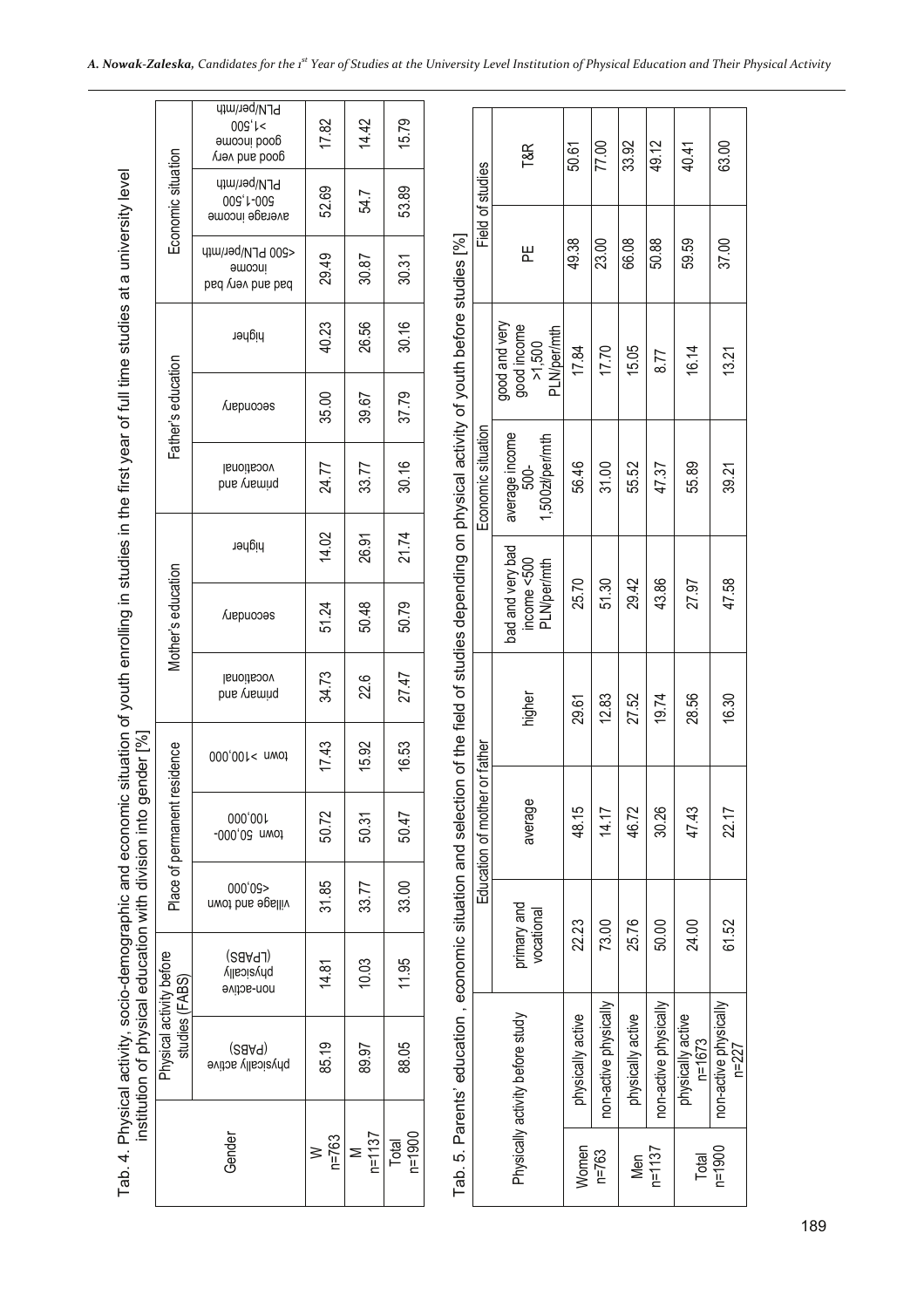Youth declaring physical activity before starting studies 1.5 times more frequently chose Physical Education (PE) than Tourism and Recreation as the field of studies (PE – 59.59%, T&R – 40.41%). On the other hand, non-active physically before studies 1.7 times more frequently chose Tourism and Recreation than PE (63% and 37% respectively) and over 3 times more girls chose this field of studies than PE (77% and 23% respectively) (Table 5).

As results from the study, students declaring physical activity before studies are inhabitants first of all of places of a medium number of inhabitants ranging 50,000–100,000. This group of students constitutes 54.03% PABS. Students from small places with <50,000 inhabitants constitute the second FABS group as far as population is concerned (28.81%) and from big ones 1.7 times smaller – 17.15%. Non-active physically before taking up studies youth (LPABS) are first of all inhabitants of small places – 63.88%. 24.23% LPABS youth live in places of an average size and twice fewer in big cities (11.89%) (Table 6).

An analysis of the FABS respondents' parents' education level indicated that the most numerous group comprises parents who have secondary education, both women and men (48.15% and 46.72% respectively). Parents of both sexes with higher education constitute the second numerous group – 29.61% women and 27.52% men, respectively. Parents with primary education amount to 22.23% in the case of women and 25.76% in the case of men, representing the least numerous group. In group of LPABS youth the most numerous group comprises parents (either father or mother) with primary education with 1.46 times higher advantage in the case of women than in the case of men (73% and 50% respectively). The group of parents with secondary education constituted the second numerous one with more than double advantage in the case of men (14.17% and 30.26% respectively). Parents with higher education in the group of LPABS youth constituted the least numerous group, with 1.54 times higher advantage in men – 19.74% (in women 12.83%) (Table 5).

In the group of physically active before studies persons more than half women and men, 56.46% and 55.52% respectively, declared average income in the family with 500–1,500 PLN/person/month (Table 5). In this group of respondents 60.85% constituted inhabitants of medium-size places, 2.3 times more than inhabitants of small towns (26.1%), while 13.05% lived in big cities (Table 7). Almost half fewer respondents indicated income below 500 PLN/person/month (women 25.7%, men 29.42% respectively) (Table 5), where 52.14% of them lived in places of medium size, 39.1% in small ones and and 8.76% in big ones (Table 7).

Good and very good economic situation in FABS group concerned 16.14% of the respondents (Table 5) and they were inhabitants of big and average towns (45.92%, 33.7 respectively) (Table 7).

However, the LPABS group economic situation in 47.58% cases was described as bad and very bad, and as average in 39.21% cases (Table 6), constituting a group of bad and very bad economic status (83.33%, Table 7). 50% fewer respondents of small and medium towns declared average income (44.94%,40.45% Table 7). However, 50% of LPABS respondents declaring their situation as at least good lived in small towns, while those coming from medium-sized and big towns constituted groups of 20% and 30% respectively (Table7).

|                    |                                           | Place of permanent residence   |                         |               |  |  |  |
|--------------------|-------------------------------------------|--------------------------------|-------------------------|---------------|--|--|--|
|                    | Physical activity of youth before studies | village and town<br>$<$ 50,000 | town 50,000-<br>100,000 | town >100,000 |  |  |  |
| Total<br>$n=1,900$ | physically active<br>$n=1.673$            | 28.81                          | 54.03                   | 17.15         |  |  |  |
|                    | non physically active<br>$n = 227$        | 63.88                          | 24.23                   | 11.89         |  |  |  |

Tab. 6. Physical activity of youth before studies (PABS) depending on the place of inhabitance [%]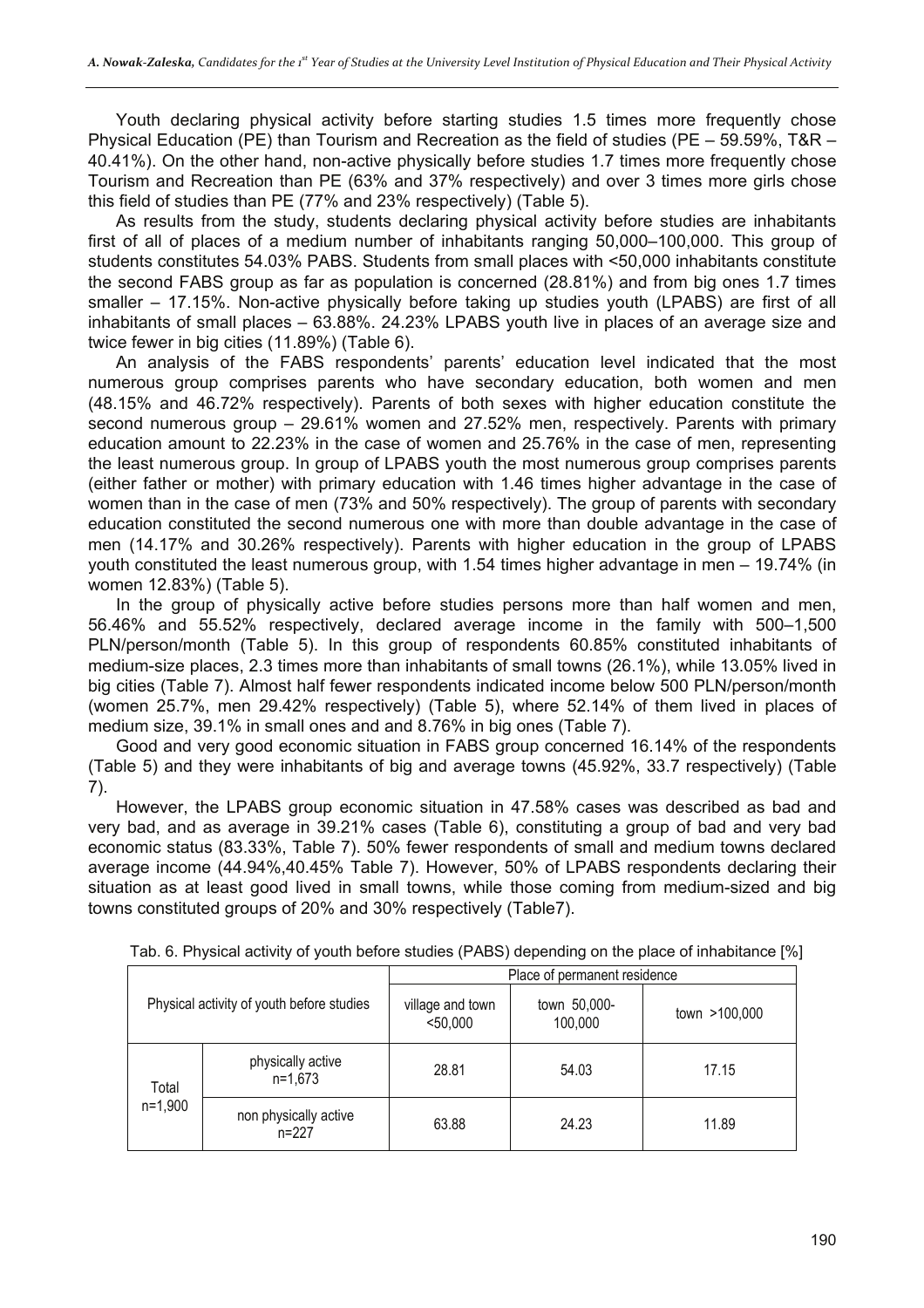|                                 | <b>PABS</b>                |                  |             |                                                    |           |                                 | <b>LPABS</b>               |                  |
|---------------------------------|----------------------------|------------------|-------------|----------------------------------------------------|-----------|---------------------------------|----------------------------|------------------|
| village and<br>town<br>$50,000$ | town<br>50,000-<br>100,000 | town<br>>100,000 | $N = 1,673$ | Economic<br>situation                              | $N = 227$ | village<br>and town<br>$50,000$ | town<br>50,000-<br>100,000 | town<br>>100,000 |
| 39.10                           | 52.14                      | 8.76             | 468         | bad and very bad<br>income $< 500$<br>PLN/p/month  | 108       | 83.33                           | 12.03                      | 4.63             |
| 26.10                           | 60.85                      | 13.05            | 935         | average income<br>500-1500<br>PLN/p/month          | 89        | 44.94                           | 40.45                      | 14.61            |
| 20.37                           | 33.70                      | 45.92            | 270         | good and v. good<br>income $>1,500$<br>PLN/p/month | 30        | 50                              | 20                         | 30               |

Tab. 7. Physical activity and place of residence of respondents depending on economic situation [%]

# **Discussion**

Wojtyczek [6] and Kiełbasiewicz-Drozdowska [15], dealing with issues of physical activity in the context of the style of life of the academic youth or youth studying at university level school of physical education, achieve results certifying that the youth undertaking studies at university level school of this profile belong to the physically active (they train either competitive, amateur or recreational sport), which distinguishes them from the rest of academic community as well as from the general Polish society [16, 17]. Wojtyszek [6] shows that about 61% of respondents – first-year students at the faculty of Physical Education train competitive sport and 27% recreationally. The research presented in this work, including almost the whole population of youth undertaking studies at the first year at the university level institution of physical education at the Physical Education (PE) faculty and Tourism and Recreation (T&R) in the years 2005–2010 showed a lower percentage of youth engaged in competitive sport in the range from about 13% for T&R to about 46% for PE. Amateur training of sport is indicated by almost 46% of respondents of PE and 70% of T&R. Such a layout of engagement in training sport disciplines can be explained by the field of studies as well as by the selection of population. Independently of the value of numbers of the achieved results, youth undertaking education at the university level institution of Physical Education are more physically active than their peers studying at university level institutions of other profiles [15, 18, 19].

The analysis presented in this work comprising socio-demographic variables indicated a relationship between the degree of urbanisation of the place of residence, economic situation, the level of parents' education and the degree of physical activity of youth starting education at the university level institution of physical education. Wojtyszek [6] and Kaiser [7] present information similarly indicating that the youth live in towns of population 50,000–100,000 and below 50,000.

The economic situation may constitute one of the elements forming the environment of our life and, as Miązek [17] states, to a slight degree it influences the participation in physical activity. In the research on sport activity of the Polish society Charzewski [9] points out the relationship between parents' education, the level of urbanisation and the level of sport organisation – training organised sport. Parents' higher education is connected with a decrease in the interest in participation in organised sport activities in favour of other forms of training sport disciplines. In the presented research the population of youth undertaking education at university level institution of physical education, that is FABS, mainly come from medium-sized and small places (about 54% and about 29% respectively) having an average or bad economic situation (55.89% and 27.97% respectively) and with parents having secondary education (almost 47.5%). High percentage of those training sport disciplines in organised forms (about 42%) can be linked with the level of parents' education, as it was observed by Charzewski [9].

### **Conclusions**

1. The youth that enrol in studies at a university level institution of Physical Education are characterised by a high level of physical activity accomplished by participation in various sports either competitively or as amateurs. Youth presenting a low physical activity level before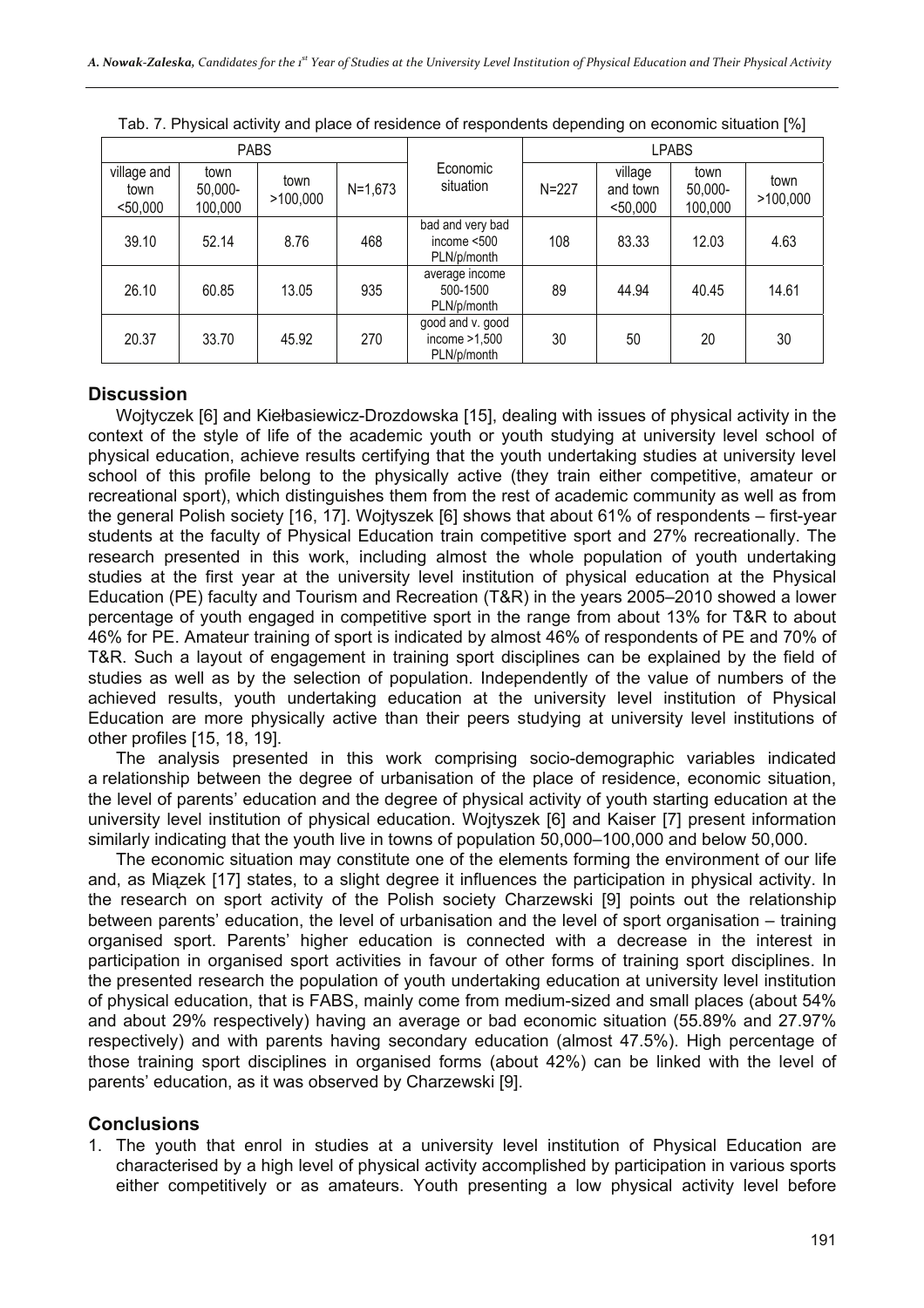studies constitute a slight percentage, and their physical activity is mainly connected with participation in compulsory physical education classes covered by the secondary school curriculum.

- 2. Physical Education faculty is more frequently chosen by the youth playing competitive or amateur sport, whereas Tourism and Recreation is popular with youth playing sport for pleasure first of all.
- 3. Parents' higher and secondary education indicates a relationship between their children's physical activity – they are physically active; however, primary and vocational education is connected with limiting physical activity mainly to participation in compulsory classes of physical education.
- 4. The obtained results indicate the relationship between the place of residence, economic situation and physical activity of youth taking up studies at a university level institution of Physical Education.
- 5. On the basis of the analysis of research tests presented in this work it can be assumed that parents' education, place of residence, parents' economic situation are factors forming the environment in which a young person grows up and his/her need for physical activity is developed.

#### **References**

- 1. Drygas W, Bielecki W, Puška P. Ocena aktywności fizycznej mieszkańców sześciu krajów europejskich [In Polish] [Assessment of physical activity of inhabitants of six European countries]. Project "Bridging East-West Health Gap". *Medycyna Sportowa* 2002;5:169-174.
- 2. Drygas W. Czy "siedzący" styl życia nadal stanowi zagrożenie dla zdrowia społeczeństwa polskiego? [In Polish] [Does "sedentarny" style of life still endanger health of the Polish society?]. *Medycyna Sportowa* 2006;6:111-116.
- 3. Drygas W, Jegier A. Aktywność ruchowa w profilaktyce chorób serca i naczyń [In Polish] [Motor activity in the prophylaxis of heart and vessel diseases]. In: Naruszewicz M, editor. *Kardiologia zapobiegawcza II* [In Polish] [*Preventive Cardiology*]. Warszawa: Wydawnictwo eMKa; 2007, 443-464.
- 4. Drabik J. Aktywność fizyczna w edukacji zdrowotnej społeczeństwa. Część I. [In Polish] [Physical activity in health education of society. Part I]. Gdańsk: AWFiS; 1995.
- 5. Drabik J. Promocja aktywności fizycznej. Część III. [In Polish] [Promotion of physical activity. Part III]. Gdańsk: AWF, 1997.
- 6. Wojtyczek B. Ocena wybranych elementów stylu życia (aktywności fizycznej, samooceny zdrowia) młodzieży rozpoczynającej studia w Akademii Wychowania Fizycznego [In Polish] [Assessment of selected aspects of the style of life (physical activity, health self-assessment) of youth starting studies at the Academy of Physical Education]. *Medycyna Sportowa* 2003;1:31-39.
- 7. Kaiser A, Popławska K, Wasielewski J, Powidzka J. Prozdrowotne elementy w stylu życia rodziców studentów AWF [In Polish] [Pro-health elements in the style of life of parents of the students of AWF]. *Wychowanie Fizyczne i Zdrowotne* 2001;5:15-18.
- 8. Pawłucki A. Nauczyciel wobec wartości zdrowia studium krytyczne: raport z badań pt. Edukacyjnopochodne i patoedukacyjne uwarunkowania kulturowego zacofania oraz niedostatków uczestnictwa w kulturze zdrowotnej [In Polish] [A Teacher and value of life – a critical study: report from research entitled Educational-derivative and patho-educational conditioning of cultural underdevelopment and shortage of participation in health culture]. Gdańsk: AWFiS; 1997.
- 9. Charzewski J. Aktywność sportowa Polaków [In Polish] [Sport activity of the Polish people]. Warszawa: AWF; 1997.
- 10. Blair SN, Haskell WL, Ho P, et al. Assessment of habitual physical activity by a seven-day recall in a community survey and controlled experiments. *Am J Epidemiol* 1985;122:794-804.
- 11. Sallis JF, Haskell WL, Wood PD, et al. Physical activity assessment methodology in the Five-City Project. *Am J Epidemiol* 1985;121(1):91-106.
- 12. Ainsworth BE, Haskell WL, Whitt MC, et al. Compendium of physical activities: an update of activity codes and MET intensities. Med Sci Sports Exerc 2000;32(9 Suppl):S498-504.
- 13. Craig CL, Marshall AL, Sjøstrom M, et al. International Physical Activity Questionnaire: 12-country reliability and validity. *Med Sci Sport Exerc* 2003;35:1381-1395.
- 14. Biernat E, Stupnicki R. An overview of internationally applicable questionnaires designed for assessing physical activity. *Phys Edu Sport* 2005;49:61-73.